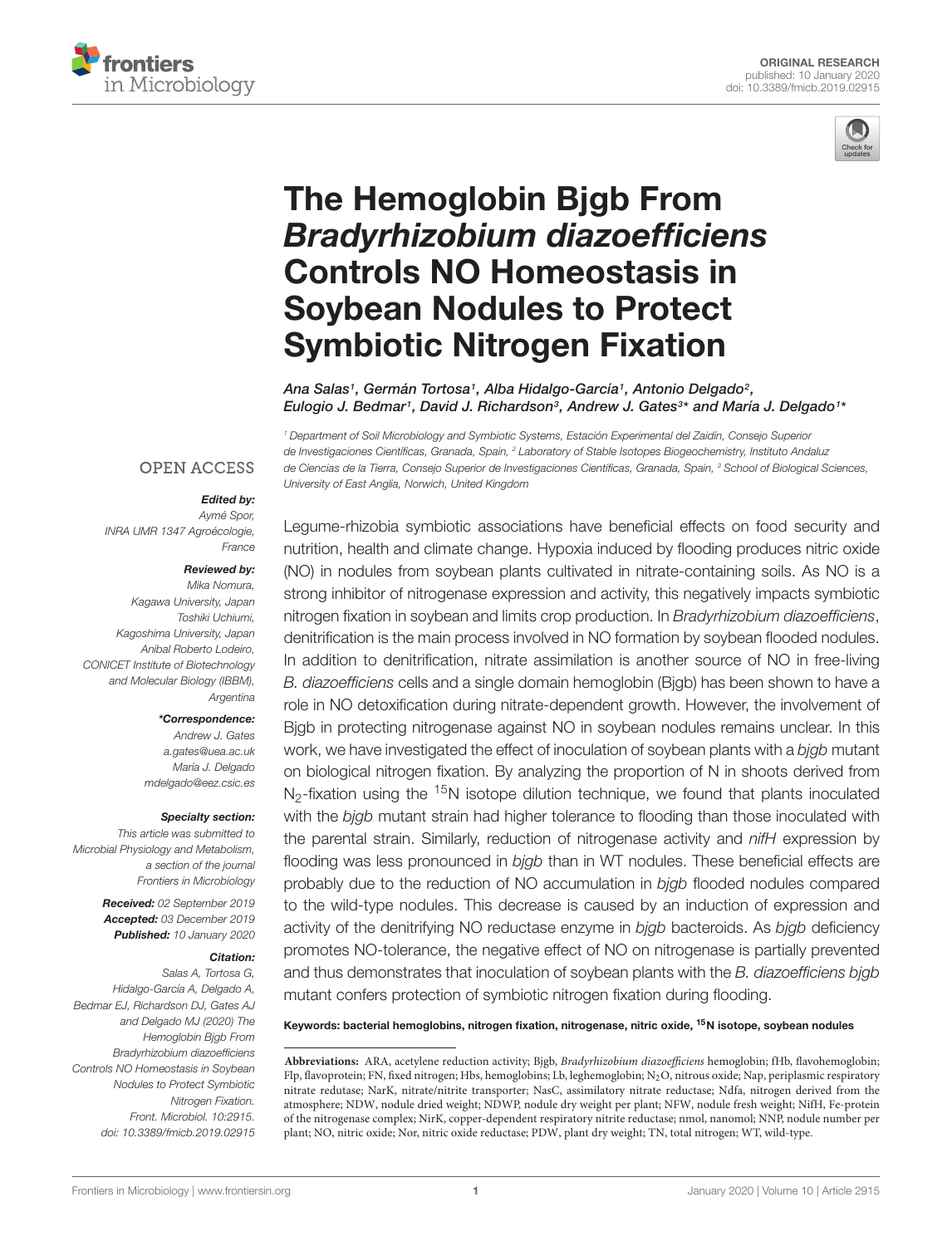# INTRODUCTION

Legumes have the unique ability to establish a dinitrogen (N2)-fixing symbiotic association with soil bacteria collectively termed rhizobia. Consequently, inoculation of legumes with rhizobia can substantially reduce the dependency on synthetic nitrogen fertilizers. This has several advantages, including mitigating greenhouse gas (GHG) emissions as well as protecting ground water from N-oxyanion contamination while improving soil fertility. In this context, a better understanding of the microorganisms associated with legume crops would contribute to improve food security and to reduce climate change. Following invasion of the root plant cells through a signaling exchange between bacteria and plant, rhizobia stop dividing and undergo differentiation into nitrogen-fixing bacteroids. In the bacteroid, nitrogenase is the key enzyme that reduces atmospheric  $N_2$ into biologically useful forms in a process called "Biological N Fixation" (reviewed by [Sprent,](#page-10-0) [2009;](#page-10-0) [Udvardi and Poole,](#page-10-1) [2013;](#page-10-1) [Poole et al.,](#page-10-2) [2018\)](#page-10-2). Several studies have reported that nitrogenase is inhibited by nitric oxide (NO) [\(Kato et al.,](#page-9-0) [2010;](#page-9-0) [Sanchez et al.,](#page-10-3) [2010\)](#page-10-3). This highly reactive gas also contributes to the ozone layer depletion and has multiples roles in diverse physiological processes in living organisms. At low concentrations (nmolar levels) NO acts as signaling molecule, while at higher concentrations (µmolar levels) it is a pathological or toxic agent [\(Toledo and Augusto,](#page-10-4) [2012\)](#page-10-4). In plants, NO is involved in many processes essential for growth and development. This signaling molecule is also implicated in the response of plants to many abiotic stresses (hypoxia, salinity, heavy metals, among others) [\(Corpas and Barroso,](#page-9-1) [2015;](#page-9-1) [Domingos et al.,](#page-9-2) [2015\)](#page-9-2). During plant-pathogen interactions, NO also plays a key role in the hypersensitive response during plant defense [\(Thalineau et al.,](#page-10-5) [2016\)](#page-10-5). Interestingly, NO is also formed during the legume-rhizobia symbiotic interactions. In the root nodules, both the bacterial and plant partners are involved in NO production (reviewed by [Hichri et al.,](#page-9-3) [2015;](#page-9-3) [Berger et al.,](#page-9-4) [2018\)](#page-9-4). From the plant perspective, NO is formed by the plant nitrate reductase (NR), nitrite (NO<sup>2</sup> <sup>−</sup>): NO reductase activity associated to the mitochondrial electron transport chain (ETC), and the NO synthase (NOS)-like activity (see **[Figure 3](#page-8-0)**). In addition to plant sources, bacteroidal denitrification and particularly the periplasmic nitrate and nitrite reductases (Nap, and NirK, respectively) have been reported to be also involved in NO formation in root nodules [\(Sanchez et al.,](#page-10-3) [2010;](#page-10-3) [Horchani et al.,](#page-9-5) [2011\)](#page-9-5) (see **[Figure 3](#page-8-0)**).

In the legume-rhizobia symbiosis, NO has an essential role during the establishment of the symbiotic interaction favoring nodule formation and development [\(Boscari et al.,](#page-9-6) [2013\)](#page-9-6). However, in mature nitrogen-fixing nodules, NO negatively affects nitrogenase expression and activity [\(Kato et al.,](#page-9-0) [2010;](#page-9-0) [Sanchez et al.,](#page-10-3) [2010\)](#page-10-3). This effect is more significant in response to hypoxia caused by flooding where an induction of NO formation occurs [\(Sanchez et al.,](#page-10-3) [2010\)](#page-10-3). Given the evidence for NO production in root nodules, the presence of NO-detoxification systems is crucial for maintaining a low steady-state intracellular NO concentration to support an efficient symbiosis. In this context, non-symbiotic and symbiotic plant hemoglobins have

been reported to be involved in NO detoxification in nodules [\(Berger et al.,](#page-9-4) [2018\)](#page-9-4). From the bacterial perspective, several systems have been proposed to detoxify NO anaerobically such as the nitric oxide reductase (Nor) from denitrifiers, cytochrome c respiratory nitrite reductase (NrfA) from nitrate-ammonifying bacteria, or flavorubredoxin (NorVW), among others (reviewed by [Stern and Zhu,](#page-10-6) [2014;](#page-10-6) [Torres et al.,](#page-10-7) [2016\)](#page-10-7). Here, NO is detoxified by reduction to either ammonia or nitrous oxide  $(N_2O)$ . Bacterial hemoglobins (Hbs) are also a large family of important and well-characterized proteins for aerobic NO detoxification in bacteria. There are three main classes of Hbs: flavohemoglobins (fHb), single domain hemoglobins (sdHb), and truncated hemoglobins (tHb) (for a review see [Poole,](#page-10-8) [2005;](#page-10-8) [Stern](#page-10-6) [and Zhu,](#page-10-6) [2014;](#page-10-6) [Gell,](#page-9-7) [2018\)](#page-9-7). FHbs, such as Hmp from Escherichia coli, consist of three domains: an N-terminal domain with a heme b-type cofactor, a central FAD binding domain and a C-terminal NADP-binding domain [\(Poole,](#page-10-8) [2005\)](#page-10-8). In the presence of oxygen, reduced heme from Hmp catalyzes the reaction between NO and O<sup>2</sup> producing nitrate by either NO denitrosylase mechanism or O<sup>2</sup> dioxygenase process [\(Gardner et al.,](#page-9-8) [1998;](#page-9-8) [Hausladen et al.,](#page-9-9) [2001;](#page-9-9) [Gardner,](#page-9-10) [2005\)](#page-9-10). Under anaerobiosis, Hmp has reductase activity and it is capable to reduce NO to  $N_2O$  [\(Kim et al.,](#page-9-11) [1999\)](#page-9-11). The sdHbs, such as Cgb from Campylobacter jejuni, also have a role in NO detoxification. They contain the hemoglobin domain, but they do not possess the oxidoreductase domain and the FADcontaining domain (for a review see [Tinajero-Trejo et al.,](#page-10-9) [2013\)](#page-10-9). TrHbs, such as HbN from Mycobacterium tuberculosis, lacks the oxidoreductase domain and the FAD-containing domain and its hemoglobin domain is 20–40 residues shorter than classical sdHbs [\(Poole,](#page-10-8) [2005\)](#page-10-8). In the legume root nodules, the denitrifying Nor rhizobial enzyme has been shown to be involved in NO removal [\(Sanchez et al.,](#page-10-3) [2010;](#page-10-3) [Blanquet et al.,](#page-9-12) [2015\)](#page-9-12). In addition to Nor, a combined role for Ensifer meliloti fHb (Hmp), and  $NnrS<sub>1</sub>$  and  $NnrS<sub>2</sub>$  proteins in NO degradation has been reported in Medicago truncatula nodules [\(Cam et al.,](#page-9-13) [2012;](#page-9-13) [Meilhoc et al.,](#page-9-14) [2013;](#page-9-14) [Blanquet et al.,](#page-9-12) [2015\)](#page-9-12).

Bradyrhizobium diazoefficiens is a Gram-negative soil bacterium that fixes  $N_2$  during symbiotic interaction with soybean plants (Glycine max). This bacterium is also able to denitrify under free-living conditions or inside the root nodules (reviewed by [Bedmar et al.,](#page-9-15) [2005,](#page-9-15) [2013;](#page-9-16) [Torres et al.,](#page-10-7) [2016\)](#page-10-7). In B. diazoefficiens, denitrification reactions are catalyzed by four enzymes that reduce nitrate (Nap), nitrite (NirK), nitric oxide (Nor), and nitrous oxide (Nos), respectively. These enzymes are encoded by napEDABC [\(Delgado et al.,](#page-9-17) [2003\)](#page-9-17), nirK [\(Velasco](#page-10-10) [et al.,](#page-10-10) [2001\)](#page-10-10), norCBQD [\(Mesa et al.,](#page-10-11) [2002\)](#page-10-11), and nosRZDYFLX [\(Velasco et al.,](#page-10-12) [2004\)](#page-10-12) genes. The denitrification process by B. diazoefficiens bacteroids is proposed to be the main driver for NO formation in soybean nodules in response to flooding conditions [\(Sanchez et al.,](#page-10-3) [2010\)](#page-10-3). In addition to denitrification, a coordinated nitrate assimilation and NO detoxification system, encoded by the *narK-bjgb-flp-nasC* operon, is also involved in NO homeostasis within free-living cells. This cluster codes for a putative single domain hemoglobin (Bjgb), the assimilatory nitrate reductase (NasC), a nitrate/nitrite transporter (NarK) and a FAD-dependent NAD(P)H oxidoreductase (Flp). Bjgb mitigates the NO produced by NasC as by-product of nitrate/nitrite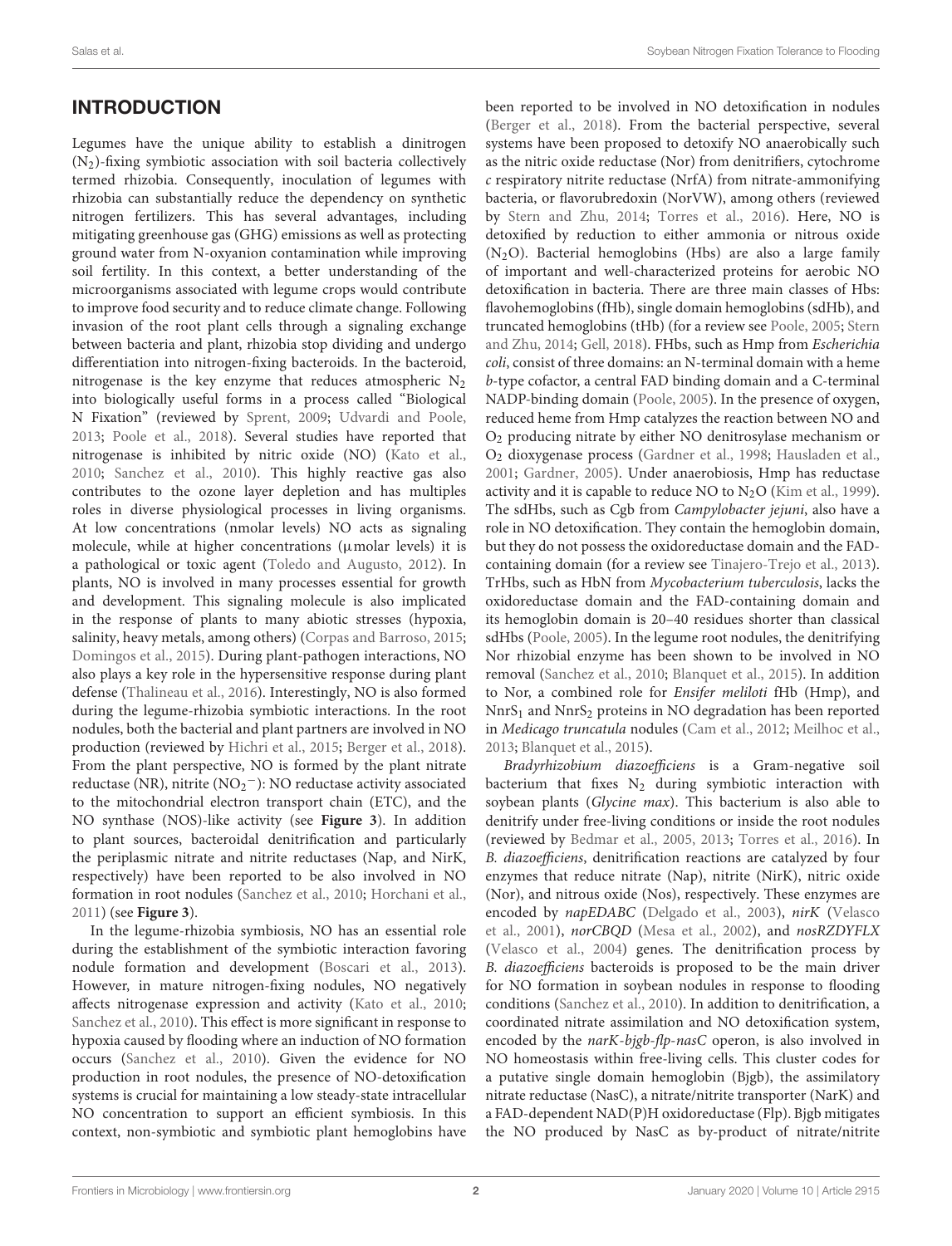assimilation [\(Cabrera et al.,](#page-9-18) [2016\)](#page-9-18). Thus, a role for Bjgb in protecting B. diazoefficiens free-living cells from nitrosative stress has been proposed [\(Cabrera et al.,](#page-9-18) [2016\)](#page-9-18). However, the function of B. diazoefficiens Bjgb in soybean nodules remains unclear. The aim of this research is to analyze the role of Bjgb from B. diazoefficiens in the response of symbiotic nitrogen fixation to flooding as well as in the NO homeostasis in soybean nodules.

# MATERIALS AND METHODS

## Bacterial Strains and Growth Conditions

Bradyrhizobium diazoefficiens USDA 110 (WT) (United States Department of Agriculture, Beltsville, MD, United States), and a bjgb deletion mutant (named 4001 strain), which was previously constructed by [Cabrera et al.](#page-9-18) [\(2016\)](#page-9-18), were used in this study. B. diazoefficiens strains were grown under aerobic conditions at 30◦C in peptone-salts-yeast extract (PSY) medium added with 0.1% (w/v) L-arabinose [\(Regensburger and Hennecke,](#page-10-13) [1983\)](#page-10-13). For inocula preparation, cells were collected by centrifugation at 8000 g for 10 min, washed twice and cultured aerobically for 48 h at 30°C in Bergersen minimal medium [\(Bergersen,](#page-9-19) [1977\)](#page-9-19) where glycerol was substituted by 10 mM succinate as carbon source and L-glutamate was replaced by 10 mM  $KNO<sub>3</sub>$ as sole N-source. Chloramphenicol was added to the cultures at 20  $\mu$ g ml<sup>-1</sup>.

# Plant Growth Conditions

Soybean (G. max L. Merr., cv. Williams) seeds were surfacesterilized with ethanol for 5 min, immersed in  $H_2O_2$  (30%, v/v) for 15 min, and finally washed with sterile distilled water. Then, seeds were germinated in 1% agar petri-dishes (8–9 seeds each) and incubated in darkness at 30◦C for 72 h. Seedlings were sowed in autoclaved Leonard jars which contained vermiculite [\(Trung and Yoshida,](#page-10-14) [1983\)](#page-10-14). Two soybean plants per jar were inoculated at sowing with 1 ml of a single Dacterial strain (approx. 10<sup>8</sup> cells ml<sup>-1</sup>) and overlaid with autoclaved perlite. Plants were transferred to a plant growth chamber for 35 days (16–8 h day/night cycle, day/night temperatures of 26–22◦C and photosynthesis photon flux density of 128-148 µmol photons  $m^{-2}$  s<sup>-1</sup>). Plants were cultivated using a mineral solution [\(Rigaud and Puppo,](#page-10-15) [1975\)](#page-10-15) with or without 4 mM KNO<sub>3</sub>. Treatment of plants with 4 mM KNO<sup>3</sup> does not inhibit nodule formation or nitrogenase activity as previously reported by [Mesa et al.](#page-9-20) [\(2004\)](#page-9-20). After growth for 28 days, a set of plants were kept under flooding for 7 days by immersing them to 1 cm above substrate level applying mineral solution as described previously [\(Sanchez](#page-10-3) [et al.,](#page-10-3) [2010\)](#page-10-3). For determination of the plant N content acquired from biological  $N_2$  fixation, plants were watered with 4 mM <sup>15</sup>N-labeled KNO<sub>3</sub> (Potassium nitrate-<sup>15</sup>N; 5 atom% <sup>15</sup>N; Cat. #CS01-185\_272; Campro Scientific GmbH). Nodules were collected from 35-day-old plants. Plant physiological parameters were determined per plant: nodule number per plant (NNP), nodule dry weight per plant (NDWP), and plant dry weight (PDW).

# Total Nitrogen and Nitrogen Derived From Biological  $N_2$  Fixation

These analyses were carried out as previously described [\(Sanchez et al.,](#page-10-16) [2011b\)](#page-10-16). Plants were oven-dried and then weighed and grounded in an IKA A 11 basic analytical mill (Rose Scientific Ltd., Alberta, Canada). For total nitrogen (TN) and  $^{15}N$  enrichment ( $\delta^{15}N$ ), subsamples of 3 mg were analyzed with an elemental analyzer (EA1500 NC, Carlo Erba, Milan, Italy) combined to isotope-ratio mass spectrometer (Delta Plus XL, ThermoQuest, Bremen, Germany). The general precision of analyses for  $\delta^{15}N$  was  $\pm 0.1\%$ . The stable composition was shown as  $\delta^{15}N$  values per mil:  $\delta^{15}N$  $(\%) = (R_{sample}/R_{standard} - 1) \times 1000$ , where  $R = {}^{15}N/{}^{14}N$ . Commercial  $N<sub>2</sub>$  was the internal standard for the nitrogen isotopic analyses.  $\delta^{15}N$  data for all samples were standardized against internationally accepted reference materials (IAEA N1,  $\delta^{15}N = +0.4\%$ , IAEA N2,  $\delta^{15}N = +20.3\%$  and USGS32  $\delta^{15}N = +174.5$  vs. AIR). The proportion of N derived from the atmosphere (%Ndfa) was calculated by following the formula: %Nfda = 100  $\times$  [1 – (A/B)], where A = Atom% <sup>15</sup>N excess in inoculated plants,  $B =$  Atom%<sup>15</sup>N excess in uninoculated plants. Atom%  $^{15}N$  excess = atom%  $^{15}N$  in labeled treatment – atom% <sup>15</sup>N in non-labeled treatment. Atom% <sup>15</sup>N was calculated as:  $\delta^{15}N$  (%) × 100. To calculate the atom%  $^{15}N$  excess, a set of plants was grown only under N<sub>2</sub>fixing conditions to obtain the atom%  $15N$  of the non-labeled treatment. The fixed-nitrogen content (FN) was calculated as:  $FN = (\%Ndfa \times TN)/100$ .

# Acetylene Reduction Activity

Acetylene reduction activity (ARA) was analyzed with fresh detached nodules from plants provided with mineral solution containing 4 mM KNO<sub>3</sub>. About 20 nodules per replica were placed in 20-ml headspace vials (SUPELCO®) containing 100 µl mineral solution added with 4 mM KNO<sub>3</sub>. Tubes were sealed, filled with 1 ml of pure acetylene and incubated at 30°C. After incubation for 2 and 4 h, gas samples (0.5 ml) were extracted from the tubes for ethylene analysis. A Hewlett-Packard model 5890 gas chromatograph (Agilent Technologies, S.L., Madrid) with a flame ionization detector and a molecular sieve 5A (60–80 mesh) column (180 cm  $\times$  0.32 cm) (Agilent Technologies, S.L.) was used. N<sub>2</sub> at 60 ml min<sup>-1</sup> was used as carrier gas. Temperatures of oven, injector, and detector were 60, 90, and 110◦C, respectively. Ethylene concentration in each sample was calculated from standards of 2% (v/v) ethylene. Acetylene reduction rate was calculated by measuring the increase of ethylene  $(C_2H_4)$  production inside the vials headspace determined in the lineal range (0, 2, and 4 h of incubation) (**[Supplementary Figure S1](#page-9-21)**) and calculated as:  $\Delta$  $C_2H_4$  nmol (4–2 h)/ $\Delta$  time (4–2 h). Results presented in **[Figure 1A](#page-3-0)** were expressed as:  $\text{[nmol C}_2\text{H}_4 \text{min}^{-1} \text{ (g NFW)}^{-1} \text{]}$ where NFW = nodule fresh weight.

# Leghemoglobin Content

Leghemoglobin (Lb) was quantified in nodules from plants provided with mineral solution containing 4 mM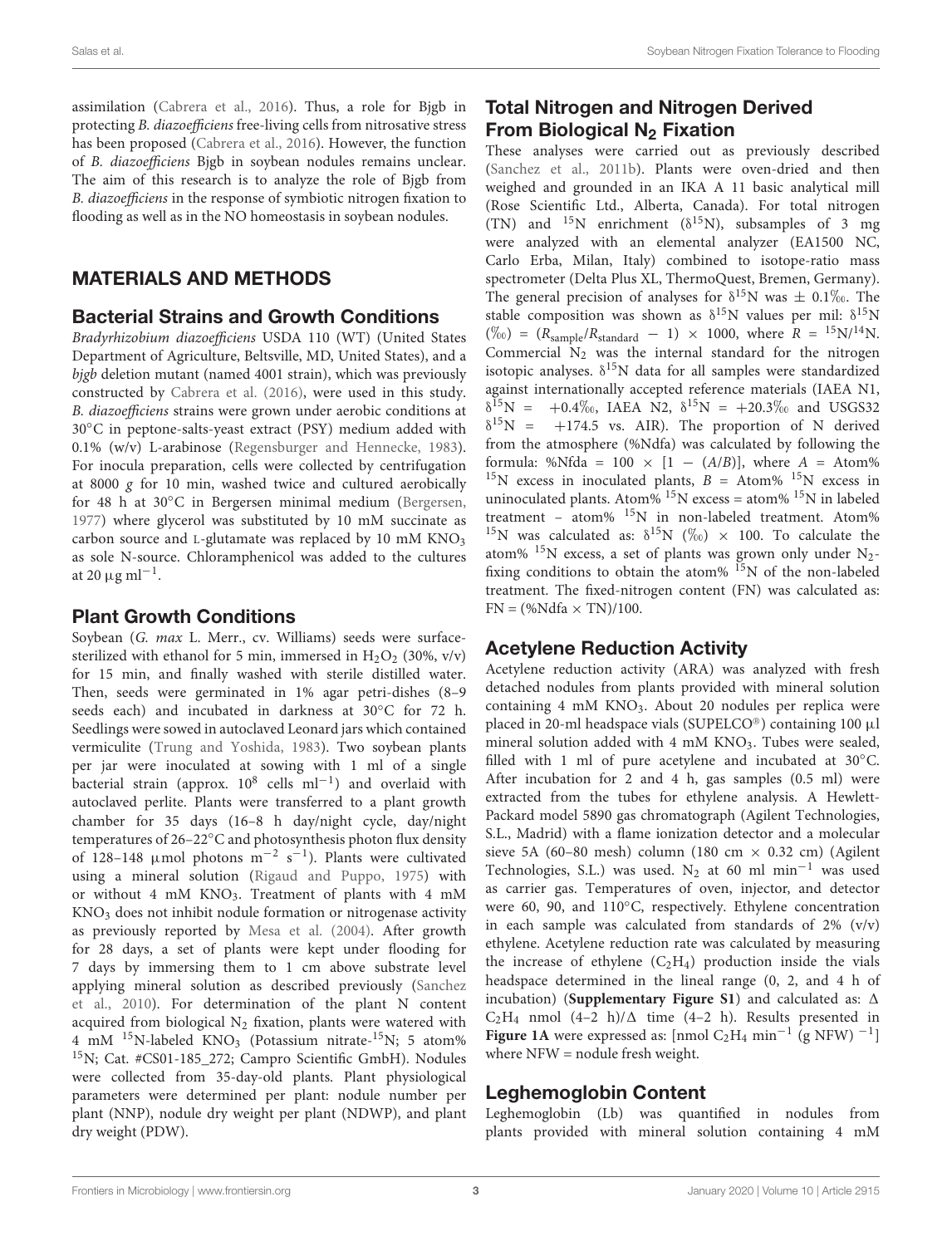

<span id="page-3-0"></span>FIGURE 1 | Acetylene reduction activity (ARA) (A) and Leghemoglobin (Lb) content of soybean nodules (B). Plants were inoculated with B. diazoefficiens USDA 110 (WT) or 4001 (bjgb mutant) strains. Nodules were isolated from non-flooded plants (white bars) or plants subjected to flooding conditions for 7 days (black bars). Data are means with standard deviations from two independent experiments assayed by using six replicates. In individual graphs, bars within the same treatment marked with the same lower-case letter, and bars within the same strain followed by the same capital letter, are not significantly different as determined by the ANOVA test at  $P \le 0.05$ .

KNO<sup>3</sup> following the protocol described by [Sanchez et al.](#page-10-3) [\(2010\)](#page-10-3). Fluorimetric detection of Lb was analyzed in a Shimadzu (Shimadzu Scientific Instruments, Kyoto, Japan) spectrophotofluorometer with a mercury-xenon lamp and a RF-549 red-sensitive photomultiplier. The excitation wavelength was 405 nm and the emission monochromator adjustment was 650 nm. Heme protein concentration was proportional to the difference in fluorescence between heated and unheated samples and therefore it was indicative of the leghemoglobin concentration in the samples. Lb content in each sample was calculated using bovine hemoglobin as standard. Lb content was expressed as: [mg Lb  $(g$  NFW $)^{-1}$ ].

#### Transcript Levels Determination

Nodules were detached from roots, frozen in liquid nitrogen and stored at −80◦C until further use. For RNA isolation, nodules were distributed in 2-ml Eppendorf tubes and were disrupted and homogenized by using a TissueLyser (Mixer Mill MM 301; Retsch GmbH, Haan, Germany) (three times for 50 s at 30 Hertz) with a tungsten carbide bead (3 mm; Qiagen). Then, RNA was isolated by following the hot phenol-extraction protocol described elsewhere [\(Babst et al.,](#page-9-22) [1996\)](#page-9-22). RNA integrity was confirmed by agarose gel electrophoresis. Precipitated RNA was treated with DNaseI amplification grade (Invitrogen). Next, RNA samples were cleaned up with RNeasy Mini spin columns (Qiagen). Genomic DNA contamination was checked by PCR using fixN4\_For and fixN4\_Rev primers (**[Supplementary](#page-9-21) [Table S1](#page-9-21)**). Then, 2 µg of total RNA was reverse transcribed to cDNA employing random hexamers and SuperScript II reverse transcriptase (Invitrogen) following the supplier's instructions. For quantitative reverse transcriptase-polymerase chain reaction (qRT-PCR) analyses, an iQTM5 Optical System (Bio-Rad, Foster City, CA, United States) was used. Each PCR reaction (with a total volume of 19 µl) was performed using 9.5 µl iQ<sup>TM</sup> SYBR Green Supermix (Bio-Rad),  $2 \mu M$  (final concentration) of individual primers (**[Supplementary Table S1](#page-9-21)**) and proper dilutions of different cDNA samples. The PCR program included an initial denaturation and Taq activation step of 5 min at 95℃, followed by 40 cycles of 15 s at 95℃, 45 s at 60°C, and 45 s at 72◦C. PCR reactions were performed in triplicate. The formation of specific PCR products was checked by melting curve analyses. Expression of the gene encoding the 16S rRNA was used as reference for normalization (primers 16S\_qRT\_For and 16S\_qRT \_Rev; **[Supplementary Table S1](#page-9-21)**). Relative changes were calculated by using the Pfaffl method [\(Pfaffl,](#page-10-17) [2001\)](#page-10-17). Expression of narK in WT flooded nodules was determined relative to that observed in WT non-flooded nodules. For nifH and norC expression, values were calculated relative to the levels of nifH or norC expression in WT non-flooded nodules. The expression levels given as fold-change for both the WT and bjgb mutant were compared with those from WT under non-flooding conditions.

## Detection of NO in Nodules

Nitric oxide was detected in fresh detached nodules (about five nodules) from plants provided with mineral solution added with 4 mM KNO<sub>3</sub>. For NO scavenger treatment, nodules were incubated for 1 h in the dark at 30◦C in a solution containing 2-[4-carboxyphenyl]-4,4,5,5-tetramethylimidazoline-1-oxyl-3-oxide (c-PTIO) (Sigma-Aldrich) at a final concentration of 3 mM. Then, NO was detected by dipping the nodules in  $7 \mu$ M of 4,5-diaminofluorescein diacetate (DAF-2 DA) solution (Genaxxon bioscience) for 2 h in the dark at 30◦C, while control nodules were incubated in distilled water under the same conditions. The relative fluorescence units of the DAF-2 DA solution were determined using a fluorometer (MD-5020, Photon Technology International, Birmingham, NJ, United States) with 495 nm excitation and 515 nm emission wavelength (2 nm band width). Nodular NO accumulation was expressed as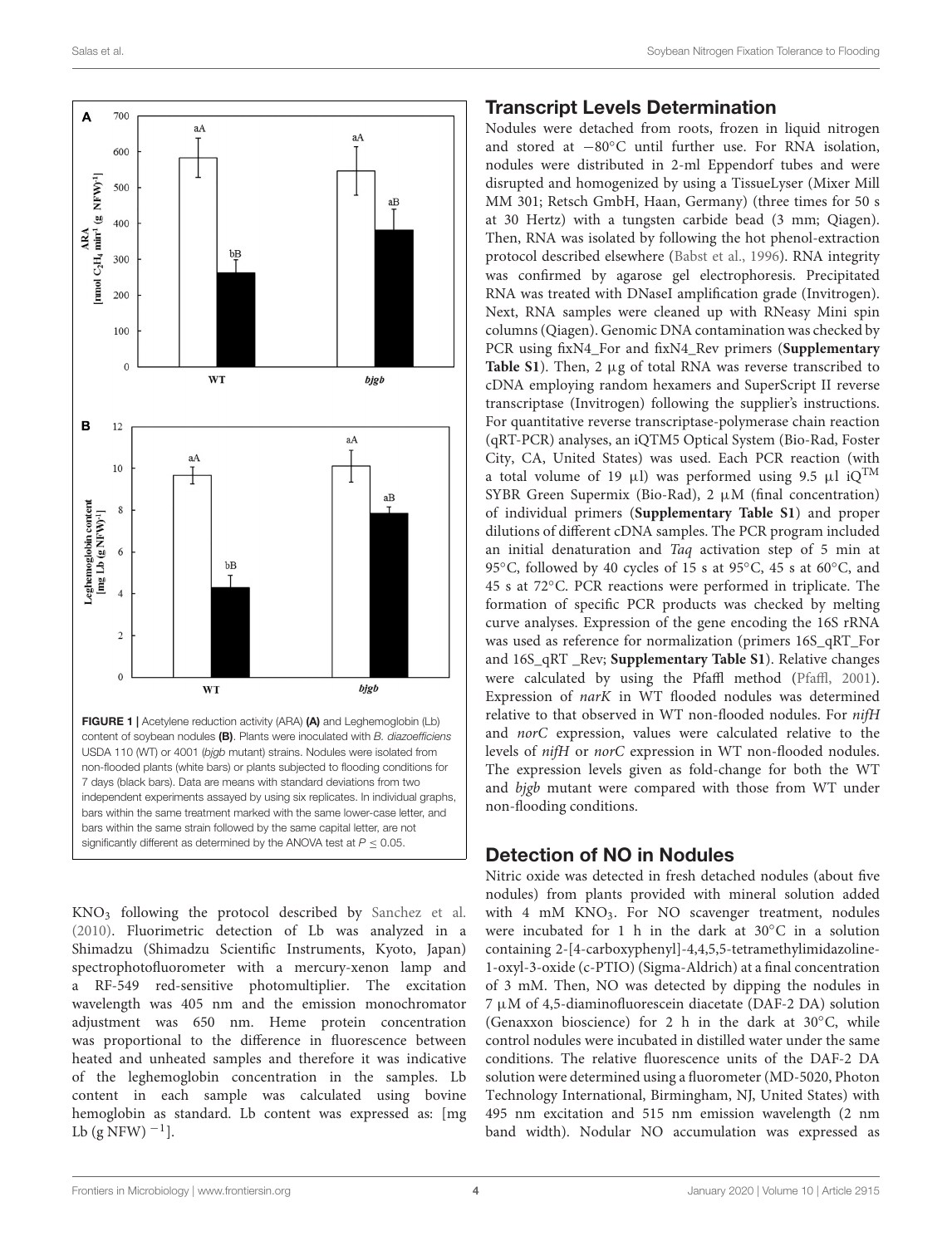relative fluorescence units per nodule dry weight (NDW):  $[RFU (mg NDW)^{-1}].$ 

## Nitrous Oxide Production by Nodules

N<sub>2</sub>O was measured in fresh detached nodules from plants provided with mineral solution supplemented with 4 mM KNO3. Essentially, detached nodules from roots were placed in 20-ml headspace vials (SUPELCO®) (about 20 nodules) provided with 100 µl (for nodules incubated under non-flooding conditions) or 5 ml (to maintain nodules under flooding treatment) of mineral solution with 4 mM KNO<sub>3</sub>. Acetylene 10% (v/v) was injected into each tube in order to inhibit nitrous oxide reductase [\(Yoshinari](#page-10-18) [and Knowles,](#page-10-18) [1976\)](#page-10-18). Samples were incubated for 6 h at 30◦C before measuring  $N_2O$  production. Then, gaseous aliquots (1 ml) were taken from the headspace using a gas-tight syringe and they were manually injected into an HP 4890D gas chromatograph with an electron capture detector and a Porapak Q 80/100 MESH (8 ft) packed column. N<sub>2</sub> at 28 ml min<sup>-1</sup> was the carrier gas. The injector, column and detector temperatures were 125, 60, and 375°C, respectively. Concentrations of  $N_2O$  in the samples were determined employing 2% (v/v)  $N_2O$  as standard. Total  $N_2O$ concentration was calculated considering  $N_2O$  in headspace and dissolved N2O using Bunsen water solubility coefficient (54.4% at 25 $^{\circ}$ C). For each replicate, N<sub>2</sub>O flux was recorded after 4 and 6 h of incubation, which was the lineal range of  $N_2O$  emission. The N<sub>2</sub>O emission flux was calculated as:  $\Delta$  N<sub>2</sub>O molar concentration  $(6-4 h)/\Delta$  time increase (6–4 h). Results were expressed as: [nmol]  $N_2O h^{-1}$  (g NDW)  $^{-1}$ ].

## Statistical Analyses

The total number of replicates for each assay is shown in each figure and table. For each parameter, descriptive statistical analyses (media and standard deviation) were calculated and data were checked for normal distribution and homoscedasticity. The analyses of variance (ANOVA) within treatments were performed using the *post hoc* Tukey–Kramer test ( $P \leq 0.05$ ). For inferential statistical analyses, GNU-PSPP open-source software  $v0.9.0<sup>1</sup>$  $v0.9.0<sup>1</sup>$  $v0.9.0<sup>1</sup>$  was used.

## RESULTS

## Loss of B. diazoefficiens Bjgb Confers Tolerance of Soybean Symbiotic Nitrogen Fixation to Flooding

After 35 days of growth, NNP, NDWP, and PDW were analyzed (**[Table 1](#page-5-0)**). As previously reported [\(Mesa et al.,](#page-9-20) [2004\)](#page-9-20), the presence of nitrate in the nutrient solution did not inhibit NNP or NDWP in plants inoculated with either the WT or the bjgb mutant (**[Table 1](#page-5-0)**). Flooding treatment did not significantly alter NNP in plants grown either in the presence or in the absence of nitrate, independently of the strain used as inoculum (**[Table 1](#page-5-0)**). On the contrary, flooding provoked a significant inhibition of NDWP of plants cultivated with or without nitrate. Interestingly,

<span id="page-4-0"></span><sup>1</sup><https://www.gnu.org/software/pspp/>

those plants inoculated with the bjgb mutant and grown with nitrate showed higher NDWP in response to flooding (about 30%) than plants that were inoculated with the WT (**[Table 1](#page-5-0)**). As expected, the presence of nitrate increased PDW compared to non-nitrate treated plants. As shown in **[Table 1](#page-5-0)**, in the absence of nitrate, flooding did not significantly affect PDW in plants inoculated with any of the strains. However, in nitrate-treated plants, flooding provoked a negative effect on PDW that was only significant (about 28%) in those plants inoculated with the WT strain but not in those inoculated with the bjgb mutant (**[Table 1](#page-5-0)**). As control of symbiotic nitrogen fixation, a set of uninoculated plants were included in the analyses. After 35 days growth, nodulation did not take place in uninoculated plants and very low levels of PDW were observed in those plants grown without nitrate (**[Table 1](#page-5-0)**). In plants that were only nitrate dependent, flooding decreased PDW about 36% (**[Table 1](#page-5-0)**).

As is indicated in **[Table 2](#page-5-1)**, flooding stress provoked a significant decrease in the TN content of shoots from inoculated plants grown with 4 mM KNO<sub>3</sub> ([Table 2](#page-5-1)). Nevertheless, plants inoculated with bjgb showed an increase of about 12% in TN compared to plants where the WT was used as inoculum (**[Table 2](#page-5-1)**). In uninoculated plants cultured with nitrate, flooding did not affect TN (**[Table 2](#page-5-1)**). In order to differentiate between N acquired from  $N_2$ -fixation or nitrate assimilation, we used the  $15N$  isotope dilution technique that allowed us to determine the proportion of N derived from the atmosphere (Ndfa%) in plants that were cultivated with 4 mM  $^{15}$ N-labeled KNO<sub>3</sub>. Here, flooding decreased %Ndfa of plants, being this reduction significantly higher in plants inoculated with the WT compared to those inoculated with the bjgb mutant (55% vs. 30%). Consequently, the content of fixed nitrogen (FN) of flooded plants inoculated with bjgb was about 47% higher than that of flooded plants inoculated with the WT (**[Table 2](#page-5-1)**). These results clearly indicate that inoculation of the plants with the bjgb mutant confers tolerance of symbiotic nitrogen fixation to flooding. By using the <sup>15</sup>N isotope dilution technique, we also calculated the % of  $15N$  atom in excess (atom%  $15N$  excess) of the shoots. As shown in **[Table 2](#page-5-1)**, <sup>15</sup>N excess in uninoculated plants was significantly higher compared to inoculated plants and no effect of flooding in <sup>15</sup>N excess of uninoculated plants was perceived. However, in plants inoculated either with the WT or bjgb mutant, flooding increased the % of <sup>15</sup>N excess. These results indicate that soybean nitrogen fixation is more sensitive to flooding than nitrate assimilation supporting previous findings [\(Bacanamwo](#page-9-23) [and Purcell,](#page-9-23) [1999;](#page-9-23) [Sanchez et al.,](#page-10-16) [2011b\)](#page-10-16).

In order to confirm the flooding effect on  $N_2$  fixation, nitrogenase activity was measured by determining ARA in nodules incubated for 2 and 4 h (**[Supplementary Figure S1](#page-9-21)**). Values for  $C_2H_4$  produced in nmol per min and g NFW (**[Figure 1A](#page-3-0)**) showed a decrease in ARA (about 55%) for WT nodules isolated from plants submitted to flooding compared to non-flooded nodules. However, nitrogenase activity only decreased about 30% in bjgb nodules from flooded plants compared to non-flooded bjgb nodules (**[Figure 1A](#page-3-0)**). Functionality of the nodules was also estimated by measuring the Lb content (**[Figure 1B](#page-3-0)**). Consistent with ARA determinations, flooding provoked a smaller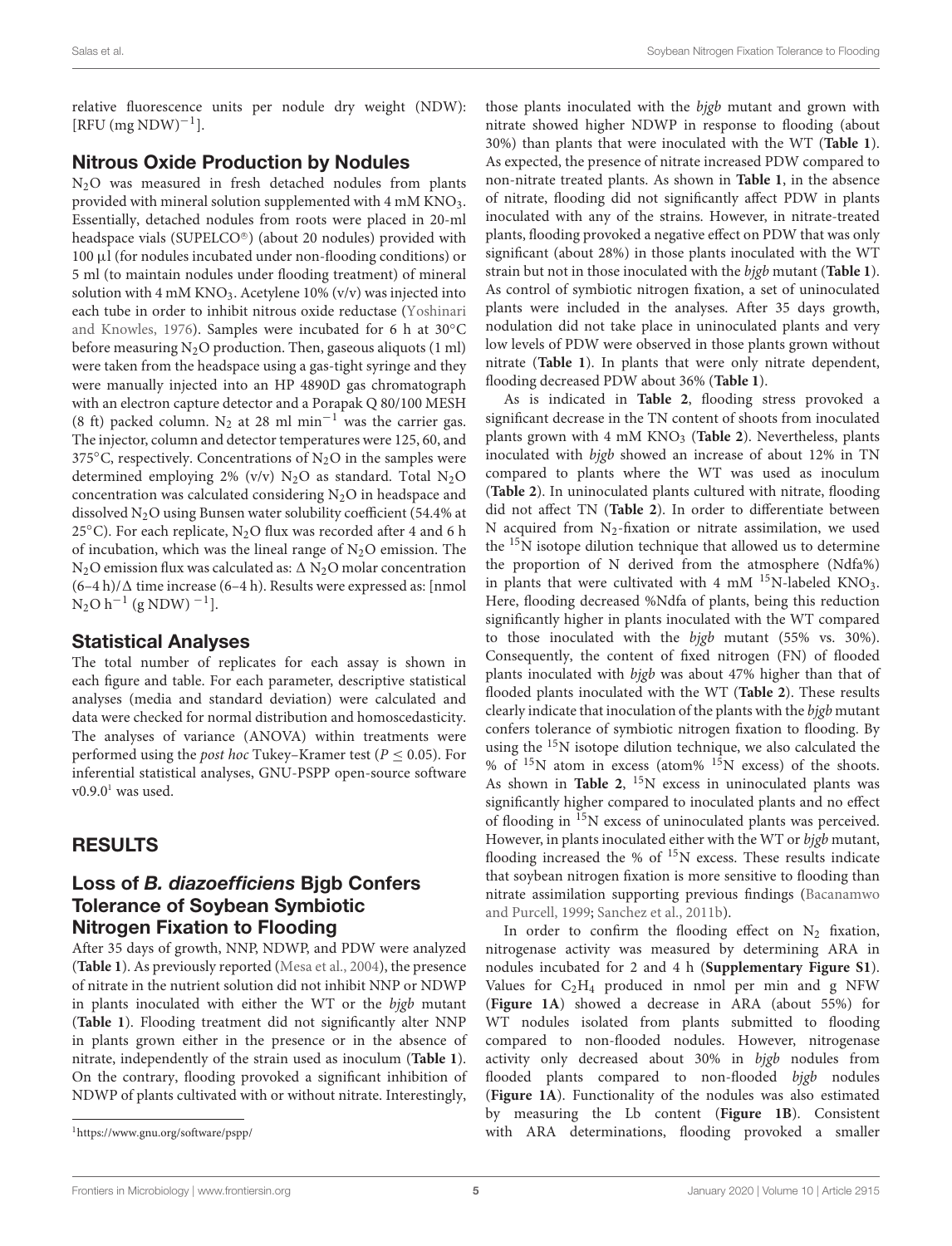<span id="page-5-0"></span>TABLE 1 | Nodule number per plant (NNP), nodule dry weight per plant (NDWP), and plant dry weight (PDW) of plants inoculated with B. diazoefficiens USDA 110 (WT) or 4001 (bjgb mutant) strains.

| <b>Strain</b>        | <b>Treatment</b> | - Nitrate                |                               |                    | + Nitrate      |                               |                    |
|----------------------|------------------|--------------------------|-------------------------------|--------------------|----------------|-------------------------------|--------------------|
|                      |                  | <b>NNP</b>               | NDWP (g plant <sup>-1</sup> ) | PDW (g)            | <b>NNP</b>     | NDWP (q plant <sup>-1</sup> ) | PDW (g)            |
| <b>USDA 110 (WT)</b> | $-F$             | $53 \pm 11$ aA           | $0.174 \pm 0.046$ aA          | $1.95 \pm 0.83$ aA | $57 \pm 8$ aA  | $0.161 \pm 0.012$ bA          | $3.40 \pm 0.51$ aA |
|                      | $+F$             | $41 \pm 12$ aA           | $0.088 + 0.020$ aB            | $1.66 \pm 0.39$ aA | $48 \pm 11$ aA | $0.057 \pm 0.007$ bB          | $2.45 \pm 0.26$ aB |
| 4001 (bjgb)          | $-F$             | $49 + 14$ aA             | $0.169 + 0.048$ aA            | $1.93 + 0.70$ aA   | $61 + 9$ aA    | $0.192 + 0.011$ aA            | $3.61 + 0.64$ aA   |
|                      | $+F$             | $45 + 9$ aA              | $0.096 + 0.010$ aB            | $1.49 + 0.27$ aA   | $52 + 13$ aA   | $0.081 + 0.010$ aB            | $2.74 \pm 0.96$ aA |
| Uninoculated         | $-F$             |                          |                               | $0.65 \pm 0.07$ bA | -              | $\overline{\phantom{a}}$      | $3.25 \pm 0.53$ aA |
|                      | $+F$             | $\overline{\phantom{a}}$ | -                             | $0.66 + 0.08$ bA   | ۰              | $\overline{\phantom{a}}$      | $2.09 + 0.49$ aB   |

Nodules were isolated from plants grown in the absence (-Nitrate) or the presence of 4 mM KNO<sub>3</sub> (+Nitrate). Seven days before harvesting plants were subjected (+F) or not (-F) to flooding conditions. Values (means ± standard deviations) in a column within the same treatment marked with the same lower-case letter, and values in a column within the same strain followed by the same capital letter, are not significantly different as determined by the ANOVA test at  $P \le 0.05$  (n = 6).

<span id="page-5-1"></span>TABLE 2 | Atom <sup>15</sup>N excess, proportion of nitrogen derived from the atmosphere (%Ndfa), total nitrogen content (TN) and fixed-nitrogen content (FN) of shoot tissue of uninoculated plants or plants inoculated with B. diazoefficiens USDA 110 (WT) or 4001 (bjgb mutant) strains.

| <b>Strain</b>        | <b>Treatment</b> | Atom <sup>15</sup> N excess (%) | Ndfa $(%)$         | TN (mg $g^{-1}$ )   | FN (mg $g^{-1}$ )   |
|----------------------|------------------|---------------------------------|--------------------|---------------------|---------------------|
| <b>USDA 110 (WT)</b> | $-F$             | $2.66 \pm 0.30$ bB              | $39.32 + 6.77$ aA  | $27.97 \pm 2.84$ aA | $10.98 \pm 2.03$ aA |
|                      | $+F$             | $3.40 + 0.45$ bA                | $17.87 + 5.41$ bB  | $14.94 \pm 0.85$ bB | $2.63 \pm 0.64$ bB  |
| 4001 (bjgb)          | $-F$             | $2.67 + 0.55$ bA                | $39.16 + 12.52$ aA | $26.20 + 2.55$ aA   | $10.39 + 2.01$ aA   |
|                      | $+F$             | $3.11 + 0.84$ bA                | $27.45 + 4.70$ aA  | $16.94 + 0.90$ aB   | $4.94 \pm 0.90$ aB  |
| Uninoculated         | $-F$             | $4.39 + 0.77$ aA                |                    | $12.53 \pm 1.41$ bA |                     |
|                      | $+F$             | $4.44 \pm 0.12$ aA              | -                  | 13.48 $\pm$ 1.54 bA |                     |

Plants grown in the presence of 4 mM K <sup>15</sup>NO<sub>3</sub> were subjected (+F) or not (-F) to flooding conditions for 7 days. Values (means ± standard deviations) in a column within the same treatment marked with the same lower-case letter, and values in a column within the same strain followed by the same capital letter, are not significantly different as determined by the ANOVA test at  $P \le 0.05$  (n = 6).

decrease of Lb content in nodules produced by the bjgb mutant (about 22%) compared to that observed in WT nodules (about 55%).

Next, we tested the effect of deleting bjgb on the expression of the nifH gene which is responsible for the synthesis of the Feprotein from nitrogenase complex (**[Table 3](#page-5-2)**). Transcript levels for nifH were examined in WT or bjgb nodules by qRT-PCR. As observed in **[Table 3](#page-5-2)**, nifH expression was not significantly affected in the nodules induced by the bigb mutant  $(-1.31)$ fold-change) compared to WT nodules, both collected from nonflooded plants. Flooding decreased nifH expression by ∼16-fold in WT nodules compared to that observed in WT non-flooded nodules. However, nifH mRNA levels decreased by ∼10-fold in bjgb flooded nodules compared to those observed in WT non-flooded nodules.

In order to ascribe the effect of bjgb inoculation to the presence of Bjgb in the nodules, we checked the expression of the bjgb gene by analyzing transcript levels of narK, the lead gene of the narKbjgb-flp-nasC transcriptional unit [\(Cabrera et al.,](#page-9-18) [2016\)](#page-9-18) (**[Table 3](#page-5-2)**). As shown in **[Table 3](#page-5-2)**, narK expression increased ∼11-fold in flooded nodules compared to non-flooded nodules collected from plants inoculated with the WT strain.

# Loss of B. diazoefficiens Bjgb Reduces NO Levels in Soybean Nodules in Response to Flooding

The contribution of B. diazoefficiens Bjgb in NO homeostasis in nodules was investigated by analyzing the capacity to accumulate NO as well as to produce  $N_2O$ , the product of the nitric oxide reductase (Nor). To perform these experiments, we used nodules from plants grown under the conditions that induced NO and  $N_2O$  accumulation, as previously reported [\(Sanchez](#page-10-3) [et al.,](#page-10-3) [2010;](#page-10-3) [Tortosa et al.,](#page-10-19) [2015\)](#page-10-19). Thus, nodules were collected from soybean plants inoculated with B. diazoefficiens USDA 110 (WT) or 4001 (bjgb mutant) strains, cultivated with 4 mM nitrate and submitted or not to flooding conditions for 7 days before harvesting. Free NO was detected by using the DAF-2DA specific

<span id="page-5-2"></span>TABLE 3 | Expression of narK, nifH, and norC in nodules measured by qRT-PCR.

|                      |            | <b>Relative amount of transcript</b><br>(fold-change) |                   |  |
|----------------------|------------|-------------------------------------------------------|-------------------|--|
| <b>Strain</b>        | Gene       | No. flooding                                          | <b>Flooding</b>   |  |
| <b>USDA 110 (WT)</b> | narK       | $1.00 + 0.00$                                         | $+11.18 \pm 1.85$ |  |
| 4001 (bjgb)          | narK       | nd                                                    | nd                |  |
| <b>USDA 110 (WT)</b> | $n$ if $H$ | $1.00 + 0.00$                                         | $-16.33 + 3.07$   |  |
| 4001 (bjgb)          | $n$ if $H$ | $-1.31 + 0.28$                                        | $-10.61 + 1.91$   |  |
| <b>USDA 110 (WT)</b> | norC       | $1.00 + 0.00$                                         | $+67.53 \pm 6.86$ |  |
| $4001$ (bigb)        | norC       | $+1.12 \pm 0.28$                                      | $+89.16 \pm 8.59$ |  |

Nodules were harvested from plants inoculated with B. diazoefficiens USDA 110 (WT) or 4001 (bjgb mutant) strains. Plants were grown in the presence of 4 mM KNO<sub>3</sub> and subjected or not to flooding conditions for 7 days. Data are means  $\pm$  standard deviations from there independent RNA samples assayed by using three replicates. nd, not determined, +, increased expression, -, decreased expression.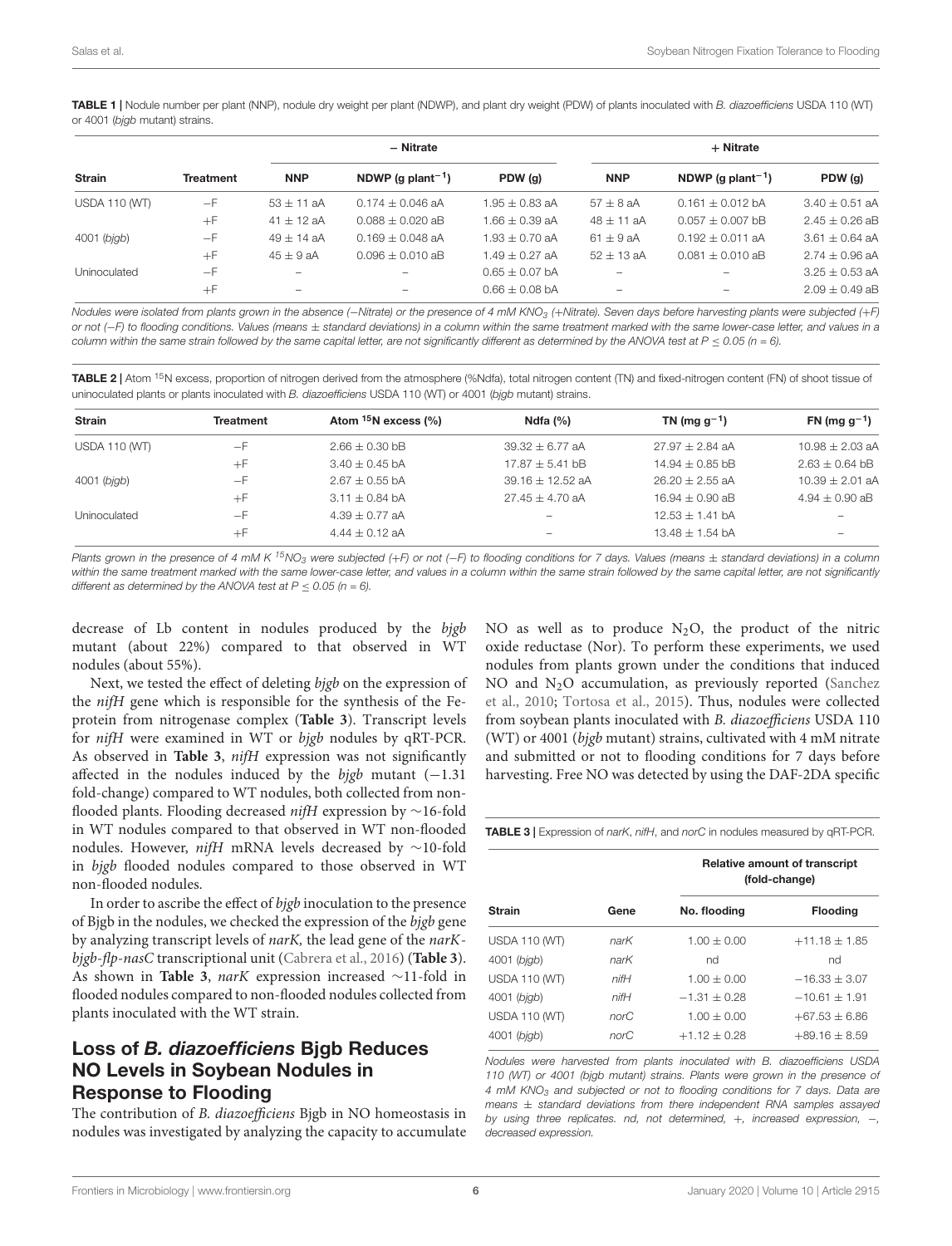fluorescent probe. As shown in **[Figure 2A](#page-6-0)**, very low levels of NO were observed in WT and bjgb nodules of non-flooded plants. However, flooding significantly induced NO formation in WT nodules confirming previous results [\(Sanchez et al.,](#page-10-3) [2010\)](#page-10-3). This induction was also observed in nodules from plants inoculated with the bjgb mutant that accumulated approximately 2-fold less NO than WT nodules in response to flooding conditions (**[Figure 2A](#page-6-0)**). In order to prove that the increase of fluorescence perceived in flooded nodules was caused by NO, WT, and bjgb flooded nodules were incubated with a NO scavenger (c-PTIO). After incubation of the nodules with c-PTIO, nodular NO accumulation was significantly reduced (**[Figure 2A](#page-6-0)**), indicating that the fluorescence signal was mostly due to NO production.

We also analyzed Nor activity by measuring  $N<sub>2</sub>O$  production by soybean nodules using gas chromatography. While nonflooded nodules produced by WT or bjgb strains showed basal levels of  $N_2O$ , flooding conditions induced  $N_2O$  production in B. diazoefficiens WT nodules, consistent with previous observations [\(Tortosa et al.,](#page-10-19) [2015\)](#page-10-19). Interestingly, nodules produced by the bjgb mutant accumulated about twofold more  $N_2O$  than WT nodules in response to flooding (**[Figure 2B](#page-6-0)**). The lower NO levels as well as higher  $N_2O$  production capacity observed in the nodules from the bjgb mutant compared to WT levels (**[Figures 2A,B](#page-6-0)**), suggest that Nor activity that reduces NO to  $N_2O$  is induced in bjgb bacteroids. In order to establish if the differences of Nor activity observed between WT and bjgb bacteroids could be explained by changes in nor gene expression, norC transcripts were measured by performing qRT-PCR analyses. RNA was isolated from nodules harvested from soybean plants inoculated with B. diazoefficiens WT or bjgb mutant strains. In nodules from plants that were not subjected to flooding, bjgb mutation did not significantly affect norC expression compared to wild-type (+1.12 fold-change). Flooding provoked a notable increase of norC expression in either WT or bjgb flooded-nodules compared to WT non-flooded nodules  $(+67.53 \text{ and } +89.16 \text{ fold-change}$ , respectively). Interestingly, the induction of norC expression by flooding was about 33% higher in bigb nodules than in WT nodules (**[Table 3](#page-5-2)**).

## **DISCUSSION**

Several studies have reported that NO production in soybean nodules is induced by nitrate and hypoxia that is promoted by flooding conditions [\(Meakin et al.,](#page-9-24) [2007;](#page-9-24) [Sanchez et al.,](#page-10-3) [2010\)](#page-10-3). This molecule is a potent inhibitor of nitrogenase activity and expression [\(Kato et al.,](#page-9-0) [2010;](#page-9-0) [Sanchez et al.,](#page-10-3) [2010\)](#page-10-3). In nodules, NO can also bind Lb contributing to the formation of nitrosyl-leghemoglobin (LbNO) complexes that have a major role in detoxifying reactive nitrogen species [\(Sanchez et al.,](#page-10-3) [2010\)](#page-10-3). It is also well established that the denitrification pathway in B. diazoefficiens is the major source of NO and  $N_2O$  in soybean nodules [\(Sanchez et al.,](#page-10-3) [2010;](#page-10-3) [Tortosa et al.,](#page-10-19) [2015\)](#page-10-19). Previous experiments revealed that in soybean plants inoculated with a *B. diazoefficiens napA* null strain, where denitrification is inhibited, basal levels of NO and N2O were still detected in nodules [\(Sanchez et al.,](#page-10-3) [2010;](#page-10-3) [Tortosa et al.,](#page-10-19) [2015\)](#page-10-19). These



<span id="page-6-0"></span>soybean nodules. Plants were inoculated with B. diazoefficiens USDA 110. (WT) or 4001 (bjgb mutant) strains. Nodules were isolated from non-flooded plants (white bars) or plants subjected to flooding conditions for 7 days (black bars). In A, flooded nodules were incubated with 3 mM c-PTIO (gray bars). Data are means with standard deviations from two independent experiments assayed by using six replicates. In individual graphs, bars within the same treatment marked with the same lower-case letter, and bars within the same strain followed by the same capital letter, are not significantly different as determined by the ANOVA test at  $P \leq 0.05$ .

observations suggested that, in addition to denitrification, other mechanisms give rise to NO and  $N_2O$  in nodules. The recently identified hemoglobin Bjgb is one such system which has been reported to be involved in NO detoxification under free living conditions [\(Cabrera et al.,](#page-9-25) [2011,](#page-9-25) [2016;](#page-9-18) [Sanchez et al.,](#page-10-20) [2011a\)](#page-10-20), however, its function inside the nodules is unknown. In this work, the role of Bjgb in symbiotic nitrogen fixation and NO homeostasis in the *B. diazoefficiens–G. max symbiosis* has been investigated by inoculating plants with a bjgb mutant. In order to induce NO formation in the nodules, soybean plants were grown in the presence of  $KNO<sub>3</sub>$  (4 mM) and 7 days before harvesting they were subjected to flooding, as previously reported [\(Mesa et al.,](#page-9-20) [2004;](#page-9-20) [Meakin et al.,](#page-9-24) [2007;](#page-9-24) [Sanchez et al.,](#page-10-3) [2010\)](#page-10-3).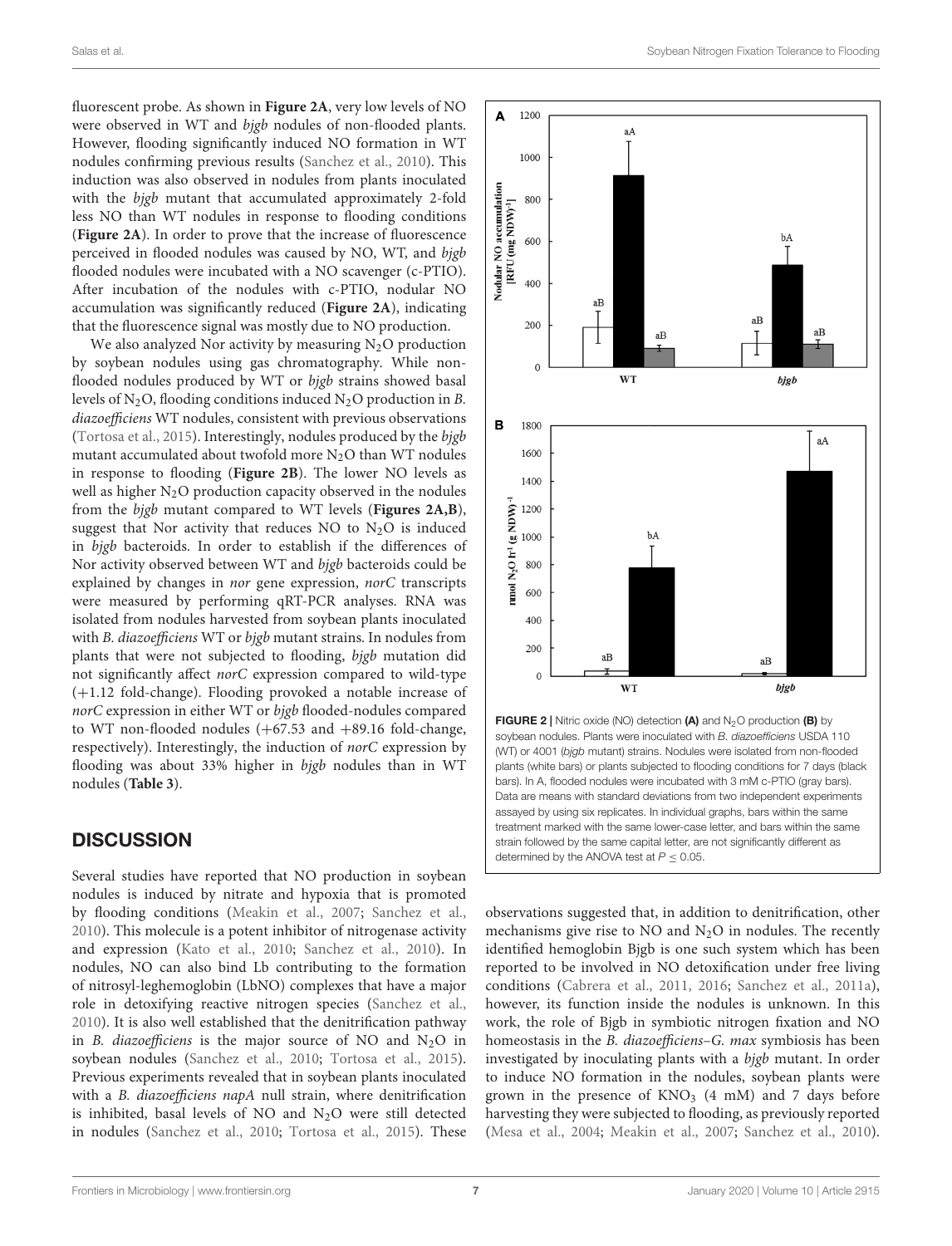This nitrate concentration was selected based in a previous work [\(Mesa et al.,](#page-9-20) [2004\)](#page-9-20) where G. max L. Merr., cv. Williams inoculated with B. diazoefficiens USDA 110 was grown in the presence of 0, 1, 2, 3, 4, 5, and 6 mM  $KNO<sub>3</sub>$ . [Mesa et al.](#page-9-20) [\(2004\)](#page-9-20) found that  $4 \text{ mM KNO}_3$  resulted in the induction of bacteroidal denitrification by measuring  $N<sub>2</sub>O$  formation in nodules, and this concentration did not inhibit either nodule formation or nitrogenase activity. Since the effect of flooding on NNP was similar independently of the strain used for inoculation, the increase in NDWP observed in plants where bjgb was used as inoculum is probably due to a higher individual nodule weight. This observation suggests that bjgb mutant has a beneficial effect on nodule development and growth rather than on nodule number formation.

The impact of flooding on nitrogen fixation was further investigated by calculating the amount of FN in shoots employing the <sup>15</sup>N isotope dilution method. Consistent with previous observations [\(Sanchez et al.,](#page-10-16) [2011b\)](#page-10-16), this approach was determinant to demonstrate the negative effect of flooding on nitrogen fixation in plants grown in the presence of nitrate. The decrease of FN provoked by flooding was significantly less pronounced in plants that were inoculated with the bjgb mutant, indicating that the loss of Bjgb confers tolerance of  $N_2$ fixation to flooding. These findings were confirmed by analysis of nitrogenase activity (ARA) and levels of leghemoglobin (estimation of nodule functionality). As reported previously, flooding significantly inhibited ARA and Lb levels of WT nodules [\(Sanchez et al.,](#page-10-3) [2010\)](#page-10-3). However, the negative effect of flooding on ARA and Lb levels was smaller in nodules from plants inoculated with the bjgb mutant compared to WT nodules.

In contrast to our findings, inoculation of M. truncatula plants with an E. meliloti strain lacking the flavohemoglobin (Hmp) strongly inhibited ARA and provoked nodule senescence [\(Cam et al.,](#page-9-13) [2012\)](#page-9-13), as compared to those inoculated with the WT. The authors attributed this effect to an increase in the NO levels observed in the nodules produced by the hmp mutant which negatively affected nitrogen fixation and increased root nodule senescence. Contrary to the higher NO levels observed in M. truncatula nodules induced by the E. meliloti hmp mutant compared to those produced by the WT [\(Cam](#page-9-13) [et al.,](#page-9-13) [2012\)](#page-9-13), our results showed that NO formation was significantly lower in bjgb than in WT nodules in response to flooding. The apparent differences observed regarding the involvement of the E. meliloti hmp and B. diazoefficiens bgjb mutants in N2-fixation and nodule NO formation could be due to the different plant growth conditions used by [Cam](#page-9-13) [et al.](#page-9-13) [\(2012\)](#page-9-13) and in this work. While Cam et al. cultured M. truncatula in nitrogen−free medium, in the present work soybean plants were grown with nitrate and subjected to flooding for 7 days. In *B. diazoefficiens*, denitrification accounts for about 90% of NO present in flooded soybean nodules [\(Sanchez et al.,](#page-10-3) [2010\)](#page-10-3), while in M. truncatula nodules, E. meliloti produces only ∼35% of NO detected [\(Cam et al.,](#page-9-13) [2012\)](#page-9-13). The contradictory observations found between the roles of E. meliloti Hmp and B. diazoefficiens Bjgb might be also due to metabolic differences in their nitrate-reducing pathways. While B. diazoefficiens is a complete denitrifier which grows

anoxically by nitrate respiration, E. meliloti is unable to respire nitrate under anoxic conditions (reviewed by [Torres et al.,](#page-10-7) [2016\)](#page-10-7). Furthermore, it might also be possible that the nature of nodule-type supports different mechanisms of dealing with the nitrosative stress, considering that indeterminate nodules (M. truncatula) are characterized by a persistent meristem and a continuous growth, while determinate nodules (G. max) are characterized by a not persistent meristem and a limited growth potential.

The decreased levels of NO produced by bjgb nodules could explain the tolerance of nitrogen fixation to flooding observed in plants inoculated with the bjgb mutant. In B. diazoefficiens there are two main processes involved in NO formation, which are denitrification and nitrate assimilation. Under low oxygen nitrate-dependent free-living conditions, pathways for both respiratory denitrification and nitrate assimilation are active to promote bacterial survival. In fact, both respiratory (Nap) and assimilatory (NasC) nitrate reductases contribute similarly to the total activity. Under these conditions, a bjgb mutant showed substantial growth inhibition compared to WT cells suggesting a NO detoxifying role for Bjgb [\(Cabrera et al.,](#page-9-18) [2016\)](#page-9-18). However, under symbiotic conditions, where growth is not needed, the contribution of assimilatory nitrate reduction in the bacteroids is only ∼10% [\(Sanchez et al.,](#page-10-3) [2010\)](#page-10-3). Consequently, it may be possible that low NO concentrations arising from nitrate assimilation in the bacteroids cytoplasm does not present toxicity in nodules. These observations may also explain that, in contrast to the reported role in NO detoxification during nitratedependent anaerobic growth, Bjgb would not be directly involved in NO detoxification inside nodules and thus may instead act as an NO-buffer.

The assimilatory nitrate reductase (NasC) is encoded by the narK-bjgb-flp-nasC operon that also contains the gene encoding the sdHb (Bjgb). [Cabrera et al.](#page-9-18) [\(2016\)](#page-9-18) reported that NO produced by NasC in the cytoplasm acts as signal molecule which activates expression of the denitrifying nor genes. In this context, it has been recently demonstrated that NO is the signaling molecule that induces nor genes in B. diazoefficiens [\(Bueno et al.,](#page-9-26) [2017\)](#page-9-26). Under free-living conditions, expression of the respiratory Nor was significantly up-regulated in a bjgb mutant relative to WT, probably due to increased intracellular NO levels that arise during assimilatory nitrate reduction [\(Cabrera et al.,](#page-9-18) [2016\)](#page-9-18). In soybean nodules, NO produced by the periplasmic denitrifying enzyme NirK is the main source of NO, and Nor the principal NO removal protein [\(Sanchez et al.,](#page-10-3) [2010\)](#page-10-3). It might be possible that, as it has been demonstrated in free-living cells [\(Cabrera et al.,](#page-9-18) [2016\)](#page-9-18), NO produced in the cytoplasm from nitrate assimilation is increased in bacteroids induced by the bjgb mutant. Then, this molecule would act in the cytoplasm as a signal that induces nor genes expression. In fact, induction of norC expression by flooding was greater in the bjgb nodules than in WT nodules. Furthermore, analysis of Nor activity showed a higher  $N_2O$ formation capacity in bjgb nodules compared to those produced by the parental strain.

It has been previously reported that soybean plants inoculated with a B. diazoefficiens nirK mutant, whose nodules do not produce NO from denitrification, were more tolerant to flooding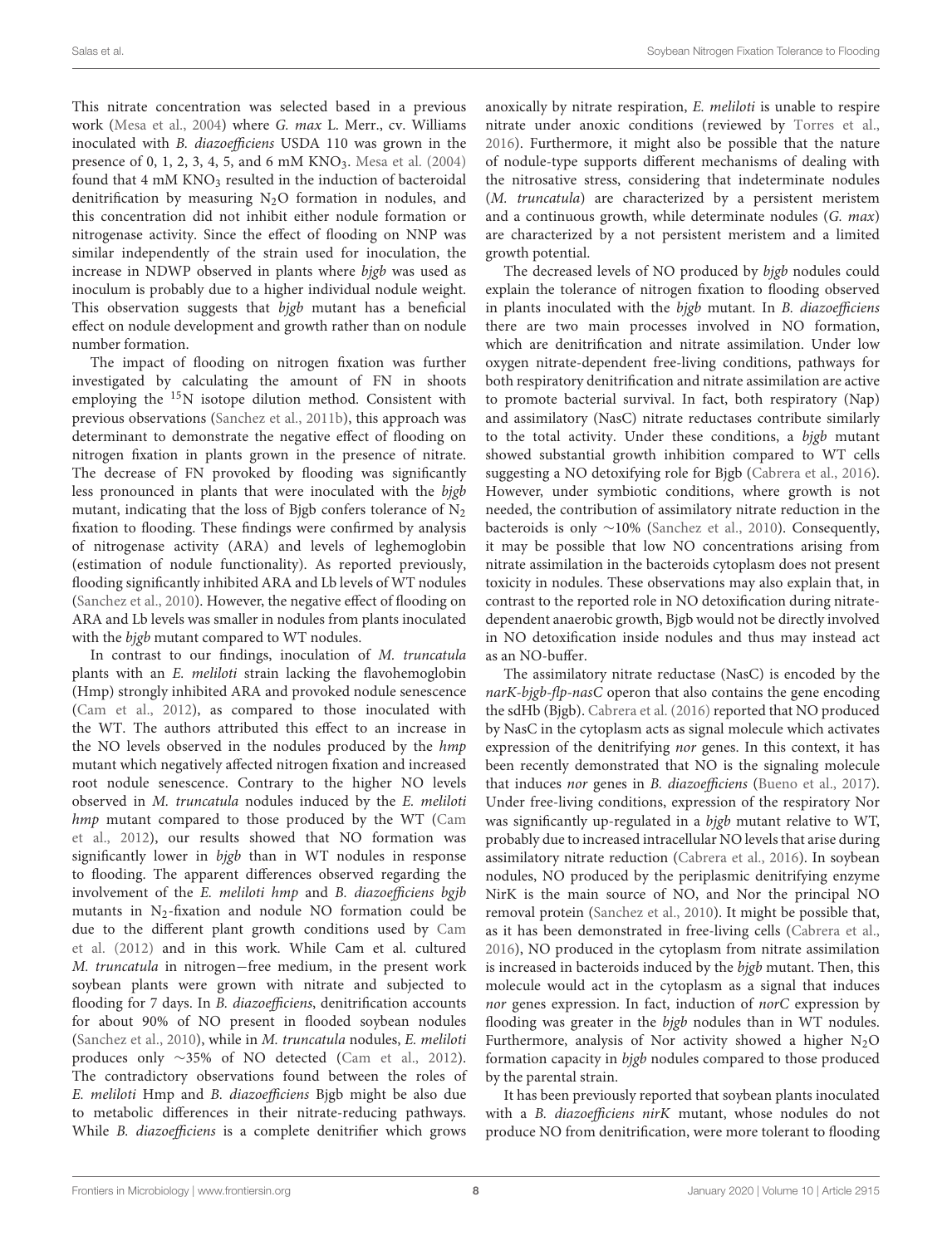

<span id="page-8-0"></span>than plants inoculated with the WT strain [\(Sanchez et al.,](#page-10-16) [2011b\)](#page-10-16). Similarly, results obtained in this work suggest that inoculation with the bjgb mutant partially diminished the negative effect of flooding on  $N_2$  fixation observed in WT-inoculated plants. This advantage is probably due to the increased capacity of bjgb deficient nodules to induce expression of nor genes, whereby the gene product removes the NO produced by denitrification. The decreased levels of NO observed in bjgb nodules compared to WT nodules in response to flooding lead us to suggest that B. diazoefficiens Bjgb, instead of functioning as a direct NOdetoxifying protein in the nodules, it would contribute indirectly by modulating cytoplasmic NO levels, the signaling molecule required for induction of the denitrifying nitric oxide reductase enzyme, which is the major protein involved in NO removal in soybean nodules (see **[Figure 3](#page-8-0)**). In conclusion, this work reveals a strategy for nitrogenase protection and consequently for efficient symbiotic nitrogen fixation that requires the modulation of NO levels in root nodules by the microsymbiont. Therefore, using rhizobia strains that modulate NO levels in nodules is an important practice that would enhance legume production

and promote sustainable agriculture. From this perspective, the contribution of bjgb mutation is positive for nitrogenase protection. However, elevated N2O production resulting from increased NO reduction results in release of a potent and stable GHG that has a negative environmental impact and may contribute to climate change.

# DATA AVAILABILITY STATEMENT

All datasets generated for this study are included in the article/**[Supplementary Material](#page-9-21)**.

# AUTHOR CONTRIBUTIONS

AS, AG, and MD conceived and designed the study, analyzed the results, and wrote the manuscript. AS, GT, AH-G, and AD performed the experiments. DR and EB critically revised the manuscript. All authors read and approved the final version of the manuscript.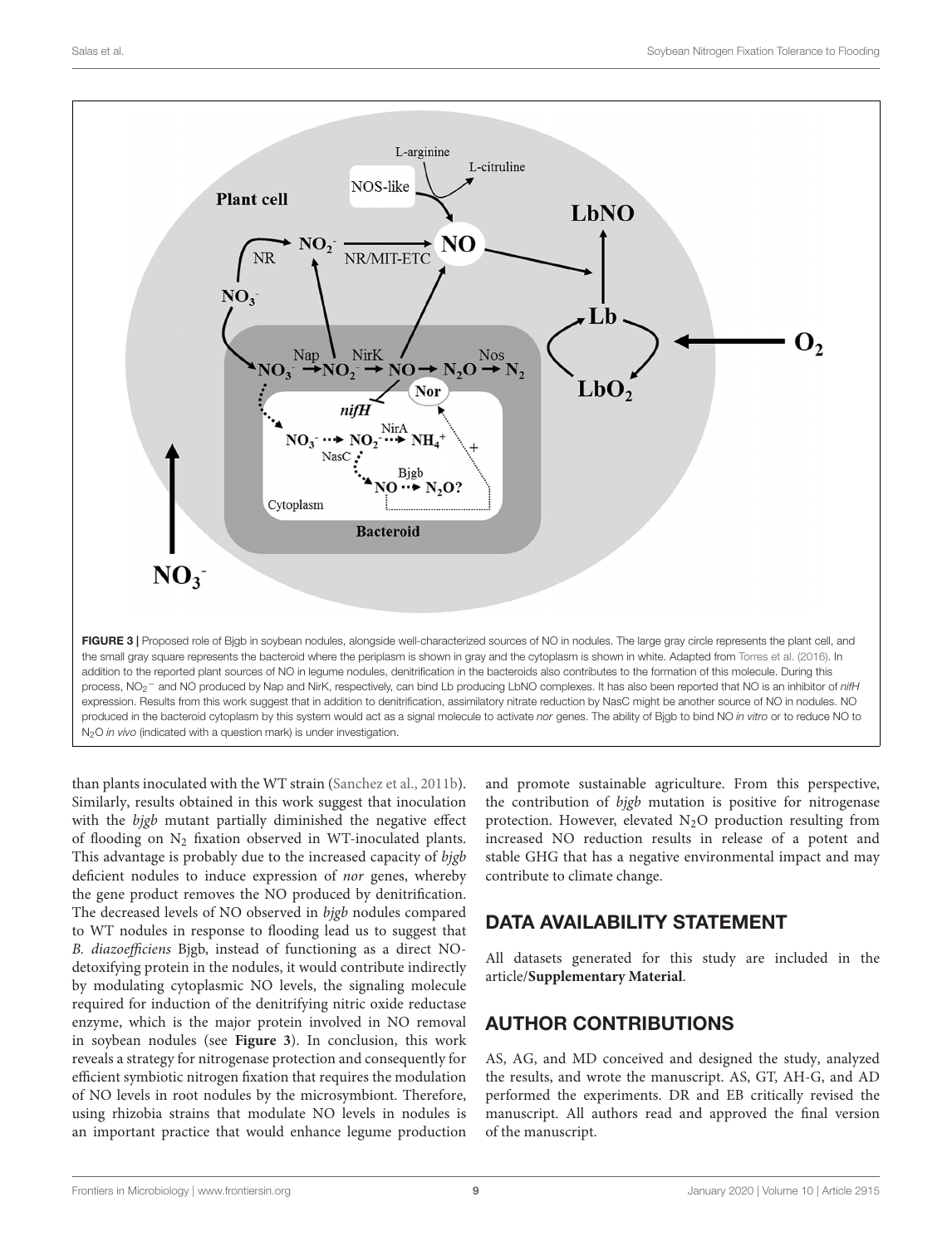# FUNDING

This work was supported by the European Regional Development Fund (ERDF) co-financed grants from Ministerio de Economia y Competitividad, Spain [Grant Numbers: AGL2013-45087- R and AGL2017-85676R (MD)]; the Junta de Andalucia [Grant Number: PE2012-AGR1968 (EB)]; the Biotechnology and Biological Sciences Research Council [Grant Number: BB/M00256X/1 (AG)]; and the Royal Society International Exchanges Program, United Kingdom [Grant Number: IE140222 (AG and MD)]. AS was financed by a FPU contract from Ministerio de Educación, Cultura y Deporte (FPU14/04527).

# ACKNOWLEDGMENTS

We thank the analysis service from Estación Experimental del Zaidín (Consejo Superior de Investigaciones Científicas,

# **REFERENCES**

- <span id="page-9-22"></span>Babst, M., Hennecke, H., and Fischer, H. M. (1996). Two different mechanisms are involved in the heat-shock regulation of chaperonin gene expression in Bradyrhizobium japonicum. Mol. Microbiol. 19, 827–839. [doi: 10.1046/j.1365-](https://doi.org/10.1046/j.1365-2958.1996.438968.x) [2958.1996.438968.x](https://doi.org/10.1046/j.1365-2958.1996.438968.x)
- <span id="page-9-23"></span>Bacanamwo, M., and Purcell, L. C. (1999). Soybean dry matter and N accumulation responses to flooding stress, N sources and hypoxia. J. Exp. Bot. 50, 689–696. [doi: 10.1093/jexbot/50.334.689](https://doi.org/10.1093/jexbot/50.334.689)
- <span id="page-9-16"></span>Bedmar, E. J., Bueno, E., Correa, D., Torres, M. J., Delgado, M. J., and Mesa, S. (2013). "Ecology of denitrification in soils and plant-associated bacteria," in Beneficial Plant-Microbial Interactions: Ecology and Applications, eds M. B. R. González, and J. González-López, (Florida: CRC Press), 164–182.
- <span id="page-9-15"></span>Bedmar, E. J., Robles, E. F., and Delgado, M. J. (2005). The complete denitrification pathway of the symbiotic, nitrogen-fixing bacterium Bradyrhizobium japonicum. Biochem. Soc. Trans. 33, 141–144. [doi: 10.1042/BST0330141](https://doi.org/10.1042/BST0330141)
- <span id="page-9-4"></span>Berger, A., Brouquisse, R., Pathak, P. K., Hichri, I., Singh, I., Bhatia, S., et al. (2018). Pathways of nitric oxide metabolism and operation of phytoglobins in legume nodules: missing links and future directions. Plant Cell Environ. 41, 2057–2068. [doi: 10.1111/pce.13151](https://doi.org/10.1111/pce.13151)
- <span id="page-9-19"></span>Bergersen, F. J. (1977). "A treatise on dinitrogen fixation," in Biology: Section III, eds R. W. Hardy, and W. Silver, (New York, NY: John Wiley & Sons), 519–556.
- <span id="page-9-12"></span>Blanquet, P., Silva, L., Catrice, O., Bruand, C., Carvalho, H., and Meilhoc, E. (2015). Sinorhizobium meliloti Controls nitric oxide-mediated posttranslational modification of a Medicago truncatula nodule protein. Mol. Plant Microbe Interact. 28, 1353–1363. [doi: 10.1094/MPMI-05-15-0118-R](https://doi.org/10.1094/MPMI-05-15-0118-R)
- <span id="page-9-6"></span>Boscari, A., Del Giudice, J., Ferrarini, A., Venturini, L., Zaffini, A. L., Delledonne, M., et al. (2013). Expression dynamics of the Medicago truncatula transcriptome during the symbiotic interaction with Sinorhizobium meliloti: which role for nitric oxide? Plant Physiol. 161, 425–439. [doi: 10.1104/pp.112.208538](https://doi.org/10.1104/pp.112.208538)
- <span id="page-9-26"></span>Bueno, E., Robles, E. F., Torres, M. J., Krell, T., Bedmar, E. J., Delgado, M. J., et al. (2017). Disparate response to microoxia and nitrogen oxides of the Bradyrhizobium japonicum napEDABC, nirK and norCBQD denitrification genes. Nitr. Oxide 68, 137–149. [doi: 10.1016/j.niox.2017.02.002](https://doi.org/10.1016/j.niox.2017.02.002)
- <span id="page-9-18"></span>Cabrera, J. J., Salas, A., Torres, M. J., Bedmar, E. J., Richardson, D. J., Gates, A. J., et al. (2016). An integrated biochemical system for nitrate assimilation and nitric oxide detoxification in Bradyrhizobium japonicum. Biochem. J. 473, 297–309. [doi: 10.1042/BJ20150880](https://doi.org/10.1042/BJ20150880)
- <span id="page-9-25"></span>Cabrera, J. J., Sanchez, C., Gates, A. J., Bedmar, E. J., Mesa, S., Richardson, D. J., et al. (2011). The nitric oxide response in plant-associated endosymbiotic bacteria. Biochem. Soc. Trans. 39, 1880–1885. [doi: 10.1042/BST20110732](https://doi.org/10.1042/BST20110732)
- <span id="page-9-13"></span>Cam, Y., Pierre, O., Boncompagni, E., Herouart, D., Meilhoc, E., and Bruand, C. (2012). Nitric oxide (NO): a key player in the senescence of Medicago truncatula root nodules. N. Phytol. 196, 548–560. [doi: 10.1111/j.1469-8137.2012.04282.x](https://doi.org/10.1111/j.1469-8137.2012.04282.x)

Granada, Spain) for performing the total nitrogen analysis. We also thank María Romero from Estación Experimental del Zaidín (Consejo Superior de Investigaciones Científicas, Granada, Spain) for helping in the fluorimetric detection of NO.

# <span id="page-9-21"></span>SUPPLEMENTARY MATERIAL

The Supplementary Material for this article can be found online at: [https://www.frontiersin.org/articles/10.3389/fmicb.](https://www.frontiersin.org/articles/10.3389/fmicb.2019.02915/full#supplementary-material) [2019.02915/full#supplementary-material](https://www.frontiersin.org/articles/10.3389/fmicb.2019.02915/full#supplementary-material)

FIGURE S1 | Ethylene emission by soybean nodules. Plants were inoculated with B. diazoefficiens USDA 110 (WT) (squares) or 4001 (bjgb mutant) (circles) strains. Nodules were isolated from non-flooded plants (white symbols) or plants subjected to flooding conditions for 7 days (black symbols). Data are means with standard deviations from two independent experiments assayed by using six replicates.

TABLE S1 | Primers used for qRT-PCR analyses.

- <span id="page-9-1"></span>Corpas, F. J., and Barroso, J. B. (2015). Nitric oxide from a "green" perspective. Nitr. Oxide 45, 15–19. [doi: 10.1016/j.niox.2015.01.007](https://doi.org/10.1016/j.niox.2015.01.007)
- <span id="page-9-17"></span>Delgado, M. J., Bonnard, N., Tresierra-Ayala, A., Bedmar, E. J., and Muller, P. (2003). The Bradyrhizobium japonicum napEDABC genes encoding the periplasmic nitrate reductase are essential for nitrate respiration. Microbiology 149, 3395–3403. [doi: 10.1099/mic.0.26620-0](https://doi.org/10.1099/mic.0.26620-0)
- <span id="page-9-2"></span>Domingos, P., Prado, A. M., Wong, A., Gehring, C., and Feijo, J. A. (2015). Nitric oxide: a multitasked signaling gas in plants. Mol. Plant 8, 506–520. [doi: 10.1016/j.molp.2014.12.010](https://doi.org/10.1016/j.molp.2014.12.010)
- <span id="page-9-10"></span>Gardner, P. R. (2005). Nitric oxide dioxygenase function and mechanism of flavohemoglobin, hemoglobin, myoglobin and their associated reductases. J. Inorg. Biochem. 99, 247–266. [doi: 10.1016/j.jinorgbio.2004.10.003](https://doi.org/10.1016/j.jinorgbio.2004.10.003)
- <span id="page-9-8"></span>Gardner, P. R., Gardner, A. M., Martin, L. A., and Salzman, A. L. (1998). Nitric oxide dioxygenase: an enzymic function for flavohemoglobin. Proc. Natl. Acad. Sci. U.S.A. 95, 10378–10383. [doi: 10.3410/f.718030775.793480279](https://doi.org/10.3410/f.718030775.793480279)
- <span id="page-9-7"></span>Gell, D. A. (2018). Structure and function of hemoglobins. Blood Cells Mol. Dis. 70, 13–42. [doi: 10.1016/j.bcmd.2017.10.006](https://doi.org/10.1016/j.bcmd.2017.10.006)
- <span id="page-9-9"></span>Hausladen, A., Gow, A., and Stamler, J. S. (2001). Flavohemoglobin denitrosylase catalyzes the reaction of a nitroxyl equivalent with molecular oxygen. Proc. Natl. Acad. Sci. U.S.A. 98, 10108–10112. [doi: 10.1073/pnas.181199698](https://doi.org/10.1073/pnas.181199698)
- <span id="page-9-3"></span>Hichri, I., Boscari, A., Castella, C., Rovere, M., Puppo, A., and Brouquisse, R. (2015). Nitric oxide: a multifaceted regulator of the nitrogen-fixing symbiosis. J. Exp. Bot. 66, 2877–2887. [doi: 10.1093/jxb/erv051](https://doi.org/10.1093/jxb/erv051)
- <span id="page-9-5"></span>Horchani, F., Prevot, M., Boscari, A., Evangelisti, E., Meilhoc, E., Bruand, C., et al. (2011). Both plant and bacterial nitrate reductases contribute to nitric oxide production in Medicago truncatula nitrogen-fixing nodules. Plant Physiol. 155, 1023–1036. [doi: 10.1104/pp.110.166140](https://doi.org/10.1104/pp.110.166140)
- <span id="page-9-0"></span>Kato, K., Kanahama, K., and Kanayama, Y. (2010). Involvement of nitric oxide in the inhibition of nitrogenase activity by nitrate in Lotus root nodules. J. Plant Physiol. 167, 238–241. [doi: 10.1016/j.jplph.2009.08.006](https://doi.org/10.1016/j.jplph.2009.08.006)
- <span id="page-9-11"></span>Kim, S. O., Orii, Y., Lloyd, D., Hughes, M. N., and Poole, R. K. (1999). Anoxic function for the Escherichia coli flavohemoglobin (Hmp): reversible binding of nitric oxide and reduction to nitrous oxide. FEBS Lett. 445, 389–394. [doi:](https://doi.org/10.1016/S0014-5793(99)00157-X) [10.1016/S0014-5793\(99\)00157-X](https://doi.org/10.1016/S0014-5793(99)00157-X)
- <span id="page-9-24"></span>Meakin, G. E., Bueno, E., Jepson, B., Bedmar, E. J., Richardson, D. J., and Delgado, M. J. (2007). The contribution of bacteroidal nitrate and nitrite reduction to the formation of nitrosylleghemoglobin complexes in soybean root nodules. Microbiology 153, 411–419. [doi: 10.1099/mic.0.2006/000059-0](https://doi.org/10.1099/mic.0.2006/000059-0)
- <span id="page-9-14"></span>Meilhoc, E., Blanquet, P., Cam, Y., and Bruand, C. (2013). Control of NO level in rhizobium-legume root nodules: not only a plant globin story. Plant Signal. Behav. 8:e25923. [doi: 10.4161/psb.25923](https://doi.org/10.4161/psb.25923)
- <span id="page-9-20"></span>Mesa, S., Alche, J. D., Bedmar, E., and Delgado, M. J. (2004). Expression of nir, nor and nos denitrification genes from Bradyrhizobium japonicum in soybean root nodules. Physiol. Plant. 120, 205–211. [doi: 10.1111/j.0031-9317.2004.0211.x](https://doi.org/10.1111/j.0031-9317.2004.0211.x)